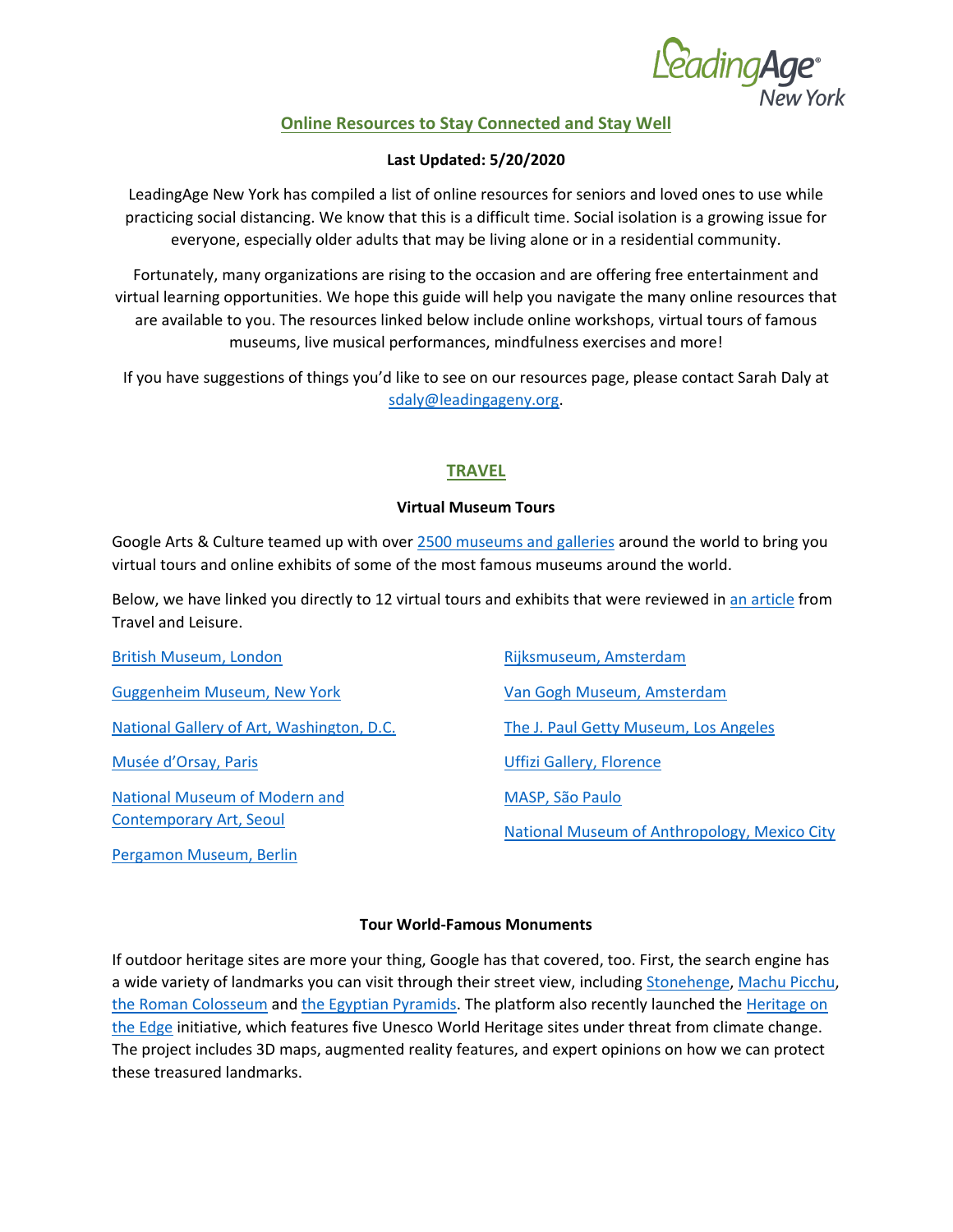e<sup>n</sup>ading **Age**<br>New York

#### **Connect with Nature**

Explore.org offers free live streaming of exotic locations and wildlife around the world; including oceans, African plains, animal sanctuaries and more. [Click here to begin your exploration!](https://explore.org/livecams/african-wildlife/tembe-elephant-park)

# **MUSIC & THEATER**

6SQFT.com has published an article offering links to recordings of NYC based operas, theaters, concerts, and other live virtual performances. Some theatres are also offering classes or workshops. We have linked several resources below. [Click here](https://www.6sqft.com/all-of-the-performances-exhibits-and-events-from-nyc-cultural-institutions-you-can-stream-online/) to check out 6SQFT's full list of performances and classes.

| <b>Metropolitan Opera</b>                      | NPR's Daily List of Online Concerts        |
|------------------------------------------------|--------------------------------------------|
| New York Philharmonic                          | <b>Broadway World Living Room Concerts</b> |
| <b>Chamber Music Society of Lincoln Center</b> | <b>YouTube Series: Stars in the House</b>  |
| The Apollo Theater                             | <b>Caveat Comedy Shows</b>                 |
| <b>New York Theatre Workshop</b>               | Bake w/ Milk Bar's Christina Tosi          |

## **CLASSES AND WORKSHOPS**

## **Free Online Classes w/ Coursea**

Free online college courses are also available with [Coursea.](https://www.coursera.org/) Once you sign up, Coursea asks for your employment and education history so they can provide relevant course recommendations. [Click here](https://www.coursera.org/) to join for free!

#### **HEARTS - Holocaust Educational Arts**

Holocaust Educational Arts is a virtual art gallery featuring the artworks of 17 Holocaust survivors. The artwork not only teaches us about the crucial history of the Holocaust, it also offers lessons on human resilience. The gallery has been cultivated by Selfhelp Community Services, and they invite you to share this with your friends, family, and community. It is free of charge and can be accessed on your laptop or smart phone. You can view the virtual viewing room [here.](https://publish.exhibbit.com/gallery/152524257/marble-gallery-11655/)

An interview with Fred Terna, a Holocaust survivor whose art is featured in the HEARTS virtual gallery, is also available on [Selfhelp's Holocau](https://www.selfhelp.net/holocausteducation/)st Education website. His piece "Late Cloud" is a powerful reflection on Fred's memory of Auschwitz chimney flames. Over video chat, Fred discusses everything from his personal history to what COVID-19 feels like for survivors.